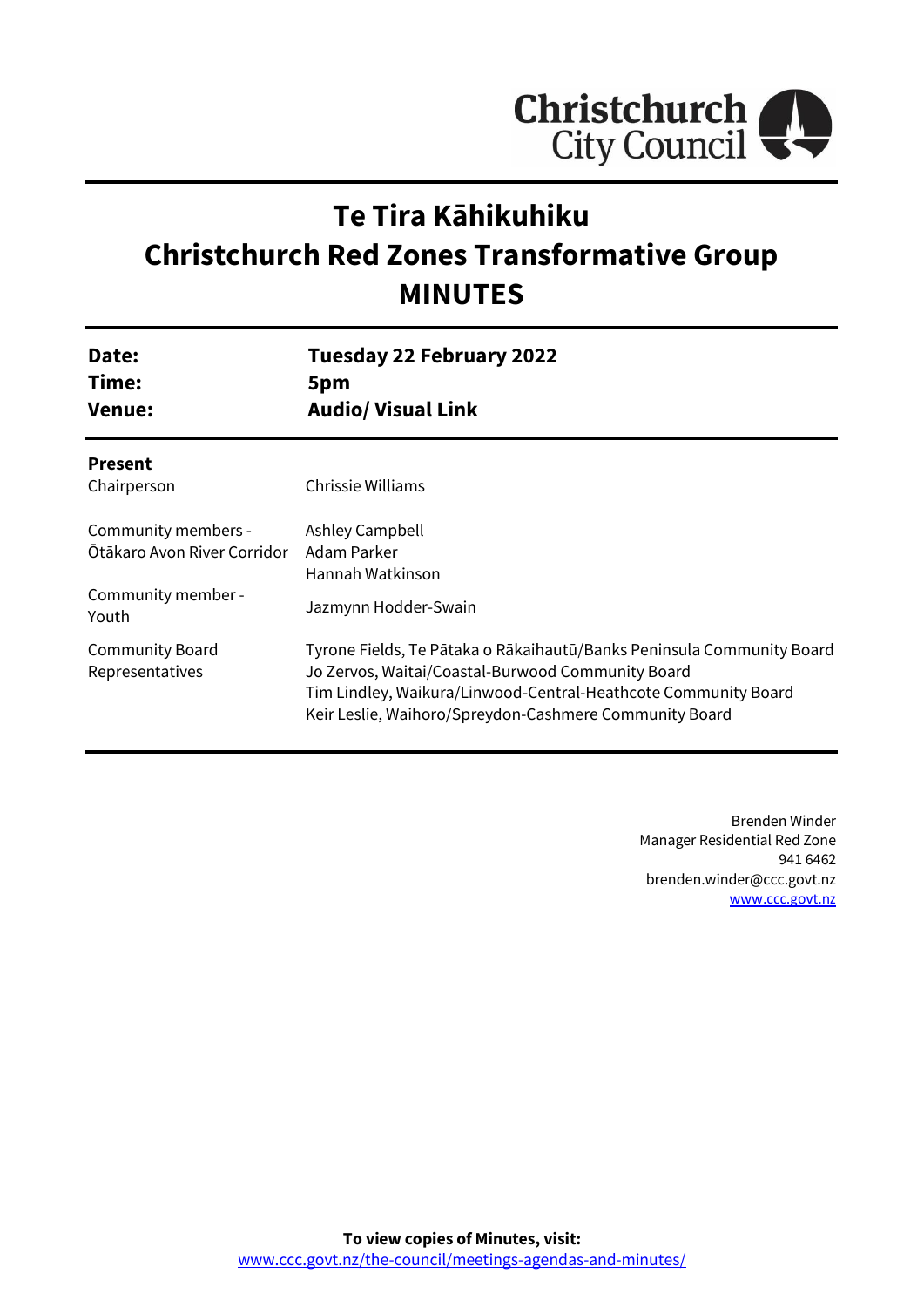

### **Karakia Tīmatanga**: Given by Adam Parker.

The agenda was dealt with in the following order.

# **1. Apologies Ngā Whakapāha**

#### **Committee Decision**

The apologies received from Bill Simpson, Bebe Frayle and Gail Gordon for absence and Jo Zervos for early departure were accepted.

Jo Zervos left the meeting at 6.30pm before item 11 was considered.

# **2. Declarations of Interest Ngā Whakapuaki Aronga**

There were no declarations of interest recorded.

# **3. Deputations/Presentations by Appointment Ngā Huinga Whakaritenga**

#### **3.1 Belinda Nicholls - Ōtautahi Beekeepers**

Belinda Nicholls spoke on behalf of Ōtautahi Beekeepers regarding a group of passionate beekeepers (6 people) who are interested in working bee hives and developing a community space to be used as an educational/workshop space to share skills, knowledge and build social interactions. Focus will be on sustainable, regenerative and cultural practices. The group provided information and suggested Ōtautahi Beekeepers work with others with bee hives in the red zone.

#### **3.2 Hayley Guglietta – Avon- Ōtākaro Network**

Hayley Guglietta spoke on behalf of Avon- Ōtākaro Network to update Te Tira Kāhikuhiku on the projects that funding has been provided towards and regarding future projects that the group wish to undertake. Hayley raised concern about security in the ŌARC, and the frustration of the continuation of 6-month leases.

# **4. Confirmation of Previous Minutes Te Whakaāe o te hui o mua**

#### **Committee Decision**

The minutes of the Te Tira Kāhikuhiku meeting held on Thursday, 9 December 2021 were confirmed.

# **5. Update from LINZ**

LINZ provided a verbal update to the group on past and current expressions of interest and applications for Transitional Land Use; on leases and licenses that are due to expire; and on the progress with surveying land trenches in preparation for the land being handed to Council.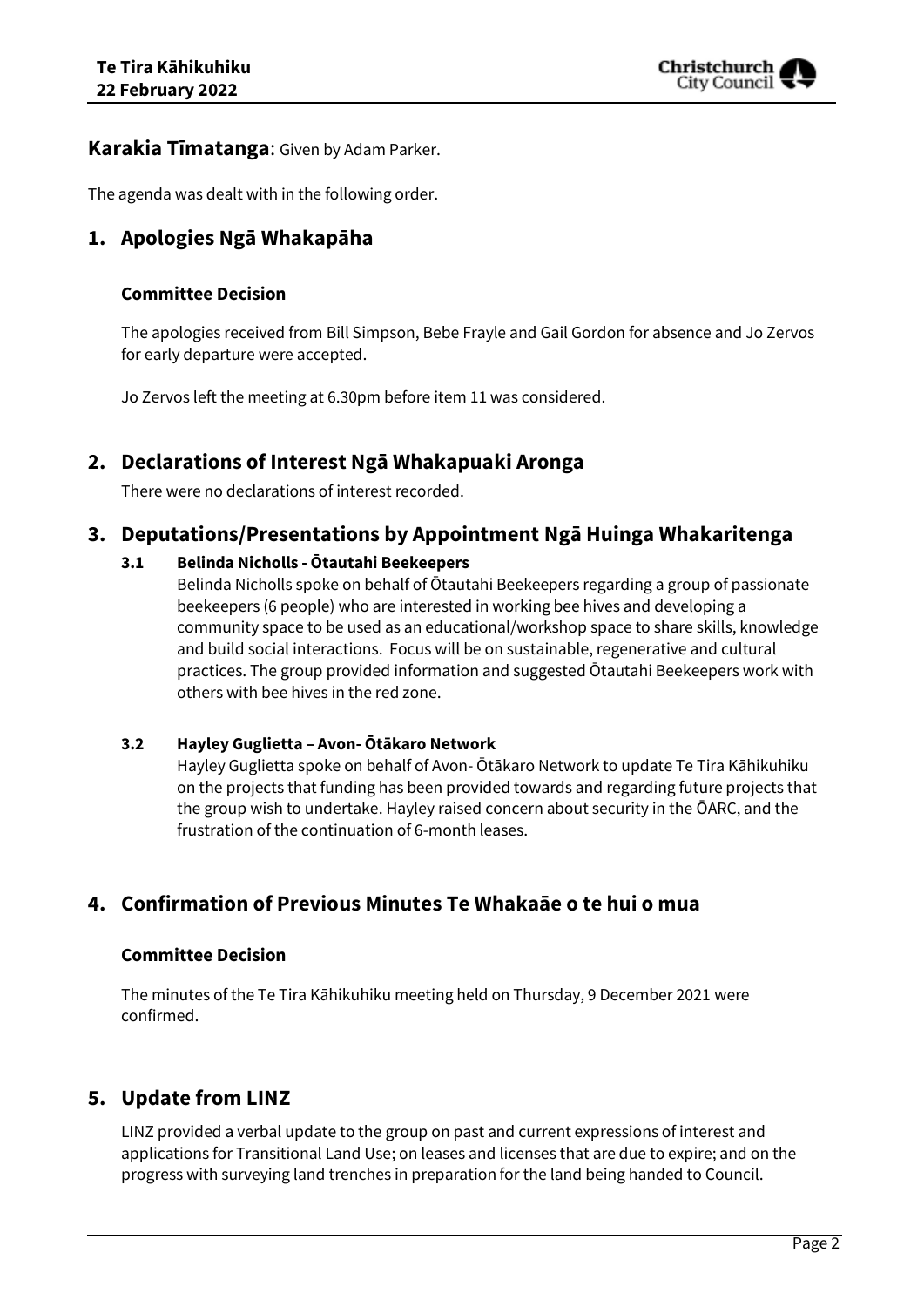# **6. Staff Update**

Staff provided an update on the three bridges project and the planned individual bridge opening ceremonies. Staff discussed the challenges around anti-social behaviour within the red zone and the need to reintroduce security; staff are currently looking into costings. The group was apprised of progress on the co-governance entity, and on the current staff provision for the red zones.

# **7. Temporary Land Use Application Report - Life in Vacant Spaces - Avondale Community Garden**

### **Recommendation to Land Information New Zealand**

Te Tira Kāhikuhiku recommends that Land Information New Zealand extends the licence granted to Life in Vacant Spaces for the Avondale Community Garden in Scoular Place for six months, to 19 July 2022, or until such time as the land transfers to the Council

# **8. Temporary Land Use Application Report - Ao Tawhiti - Climate Action Campus**

### **Recommendation to the Christchurch City Council**

- 1. Te Tira Kāhikuhiku recommends that Christchurch City Council extends the lease granted to Ao Tawhiti Unlimited Discovery School for the Climate Action Campus, for six months, to 31 July 2022, and that the lease is varied to include Bee hives within the 'permitted use' of their lease.
- 2. Before the lease expires in July 2022, its renewal is fully reviewed under the CCC Policy regarding use of RRZ land – September 2020.

# **9. Temporary Land Use Application Report - Avon Ótākaro Network - Avon Loop Block**

### **Recommendation to Land Information New Zealand**

Te Tira Kāhikuhiku recommends that Land Information New Zealand extends the licence granted to the Avon Ōtākaro network in Avon Loop (410-468 Oxford Terrace, even numbers 14-60 Bangor Street (excluding 44 Bangor Street) and Rees Street) to continue planning for a child-led project to enhance the area in conjunction with the Avon Loop Planning Association, and that the lease is extended for six months, to 30 June 2022, or until such time as the land transfers to the Council.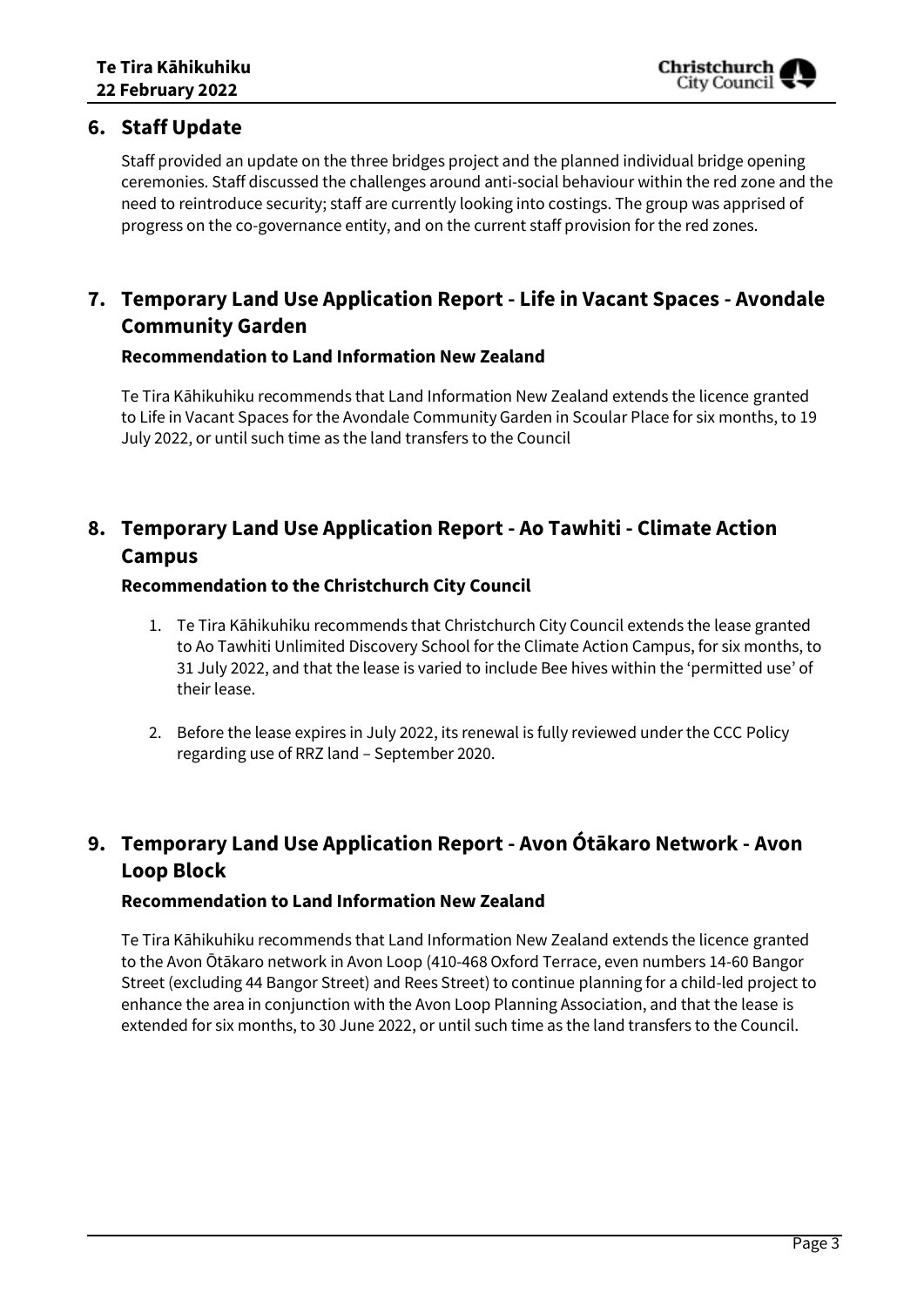

# **10. Temporary Land Use Application Report - EPNZ - The Eden Project Recommendation to Land Information New Zealand**

Te Tira Kāhikuhiku recommends that Land Information New Zealand extends the licence granted to Eden Project New Zealand to continue planning for the Eden Project Establishment in the Avonside Loop area north of Cowlishaw Street, excluding the five properties with leases to Avon-Ōtākaro Forest Park, and that the lease is extended for six months, to 28 July 2022, or until such time as the land transfers to the council.

# **11. Temporary Land Use Application Report - Berry Community Garden Lease - 7,9 & 11 Richmond Hill Road**

### **Recommendation to the Christchurch City Council**

Te Tira Kāhikuhiku recommends that Christchurch City Council grants a lease to Paul Cragg for a community berry garden for the Sumner Community to share, educate and connect, noting that:

- a) This application is being considered under the CCC Policy regarding use of RRZ land (September 2020).
- b) Because of the low significance of this application the length of engagement at 14 days is less than the month recommended in the policy.
- c) This lease formalises the berry garden activity on this site that has been underway since October 2021 with informal approval from Council.
- d) The lease is granted for a term of two years to February 2024.
- e) The site is for a lease at 7, 9 and 11 Richmond Hill Road east of a line designated by the Council geotech staff to avoid the parts of the sites with higher geotechnical risk.
- f) The applicant has Public Liability insurance to conduct activities on the site, secured under the umbrella of the Sumner Residents and Community Association.
- g) The applicant as lessee will maintain the area of the lease.

# **12. Te Tira Kāhikuhiku 2022 Meeting Dates**

### **Te Tira Kāhikuhiku Group Comment**

The Group agreed to adopt the following meeting schedule:

- 5.00pm Tuesday 15 March 2022
- 5.00pm Tuesday 19 April 2022
- 5.00pm Tuesday 17 May 2022
- 5.00pm Tuesday 21 June 2022
- 5.00pm Tuesday 19 July 2022
- 5.00pm Tuesday 16 August 2022